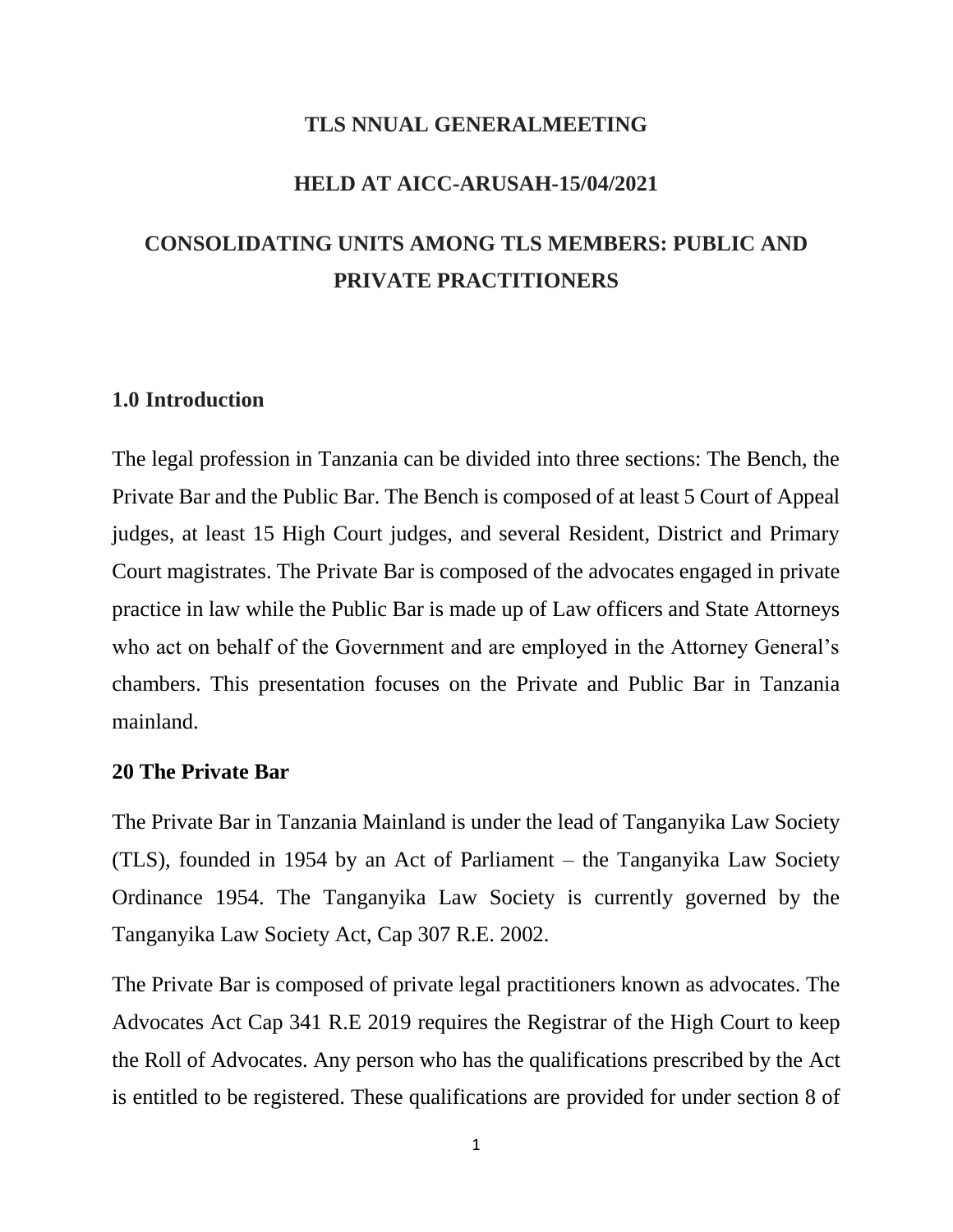the Act;<sup>1</sup> such as a law degree or the applicant must be a legal practitioner with a right of audience before any court of unlimited civil and criminal jurisdiction in any Commonwealth country or any other country designated by the Minister for Legal Affairs. In addition, the applicant must satisfy the Chief Justice that he has adequate knowledge of the language of the court which is English and must also produce testimonials of character. A person wanting to be registered as an advocate in Tanzania must petition the Chief Justice.

The Private Bar in Tanzania is the one which is engaged in assisting and representing private individuals in both criminal and civil proceedings before the court.

### **3.0 The Public Bar**

This comprises of Law Officers and State Attorneys employed the public service such as in the ministries, local government authorities, independent departments, agencies and other similar public institutions. All these are under the supervision of the Attorney General.

The Public Bar Association was established in 2019 under Regulation 4 of the Public Bar Association (Management and Organization) Regulations, 2019. The Regulations were enacted by the Minister for Constitutional and Legal Affairs under section 16A (4) of the Office of the Attorney General (Discharge of Duties) Act.<sup>2</sup>

Currently in Tanzania Mainland there are 1763 Law Officers and State Attorneys according to the Attorney General (Appointment of Law Officers and State Attorneys) Notice, 2020.<sup>3</sup> This Public Bar Association has its own system of electing leaders under Regulation 8 of the Regulations.<sup>4</sup>

 $\overline{a}$ 

<sup>&</sup>lt;sup>1</sup> The Advocates Act Cap 341 R.E 2019

<sup>2</sup> Cap 268 R.E 2019

<sup>&</sup>lt;sup>3</sup> Schedule to the Attorney General (Appointment of Law Officers and State Attorneys) Notice, 2020.

<sup>4</sup> The Public Bar Association (Management and Organization) Regulations, 2019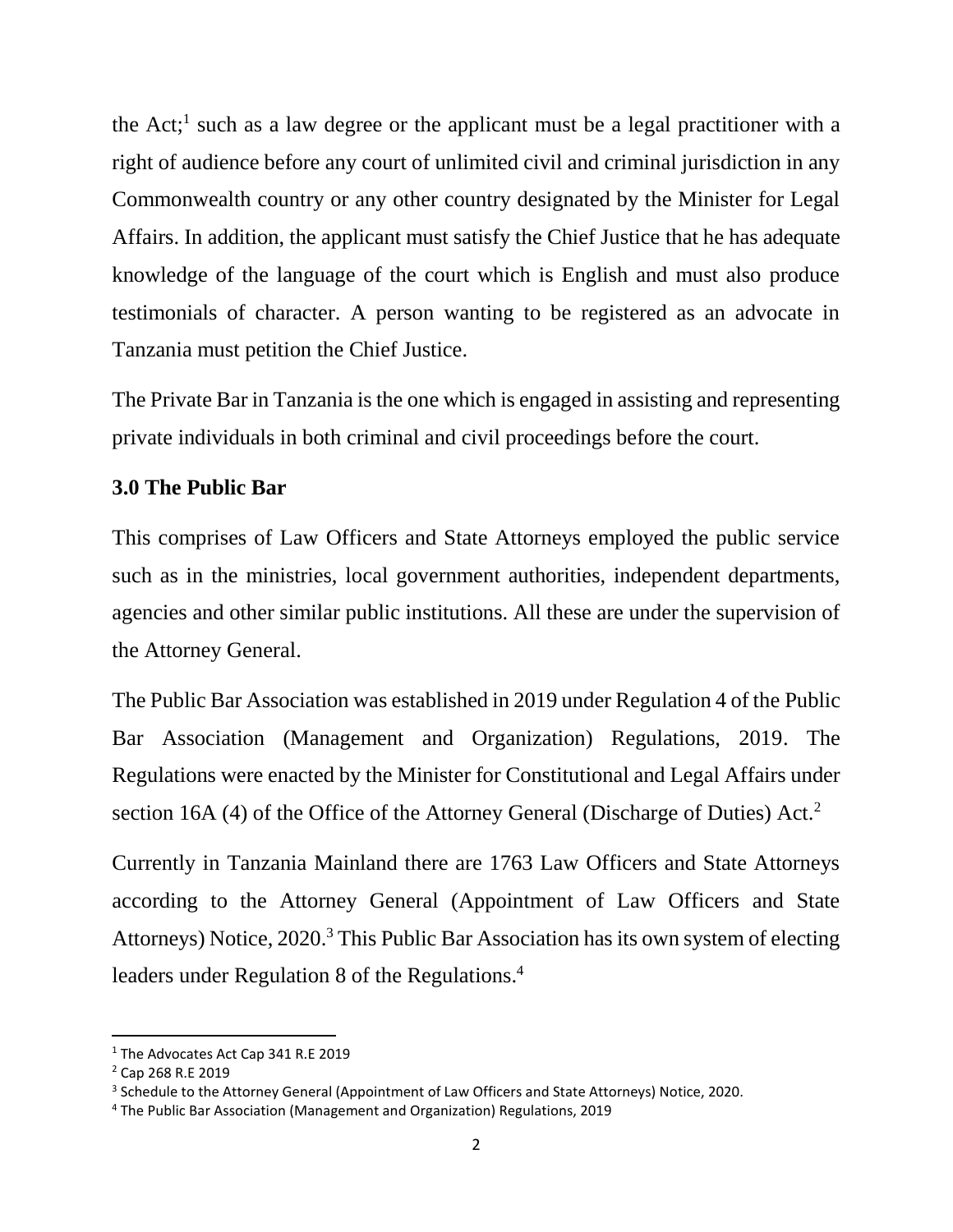Before the establishment of the Public Bar Association in Tanzania Mainland, all advocates in Tanzania Mainland were under the Regulation of the Advocates Act and its established Advocates Committee. All lawyers used to meet in Arusha to conduct the Annual General meeting and elect their own leaders. It is the fact that, existence of two Bar Associations may necessitate unnecessary disunity among lawyers.

### **Consolidating Units among Lawyers**

The following engagements will strengthen unit among private legal practitioners and lawyers in public service.

- To conduct lobbying with the office of the Attorney General in order to have a single leadership of lawyers
- To resume the annual general meeting that was previously held in Arusha Tanzania
- To provide a forum for discussion of matters or issues of common interests among members
- To further the study, understanding and development of public legal service through Continuing legal education, training and other available avenues
- To adopt the best practice from other countries like Kenya where all lawyers are under same leadership
- Have joint task force-study/review laws, practice and alike
- Fight for the plight of units by resolving the underlying challenges between the two parties